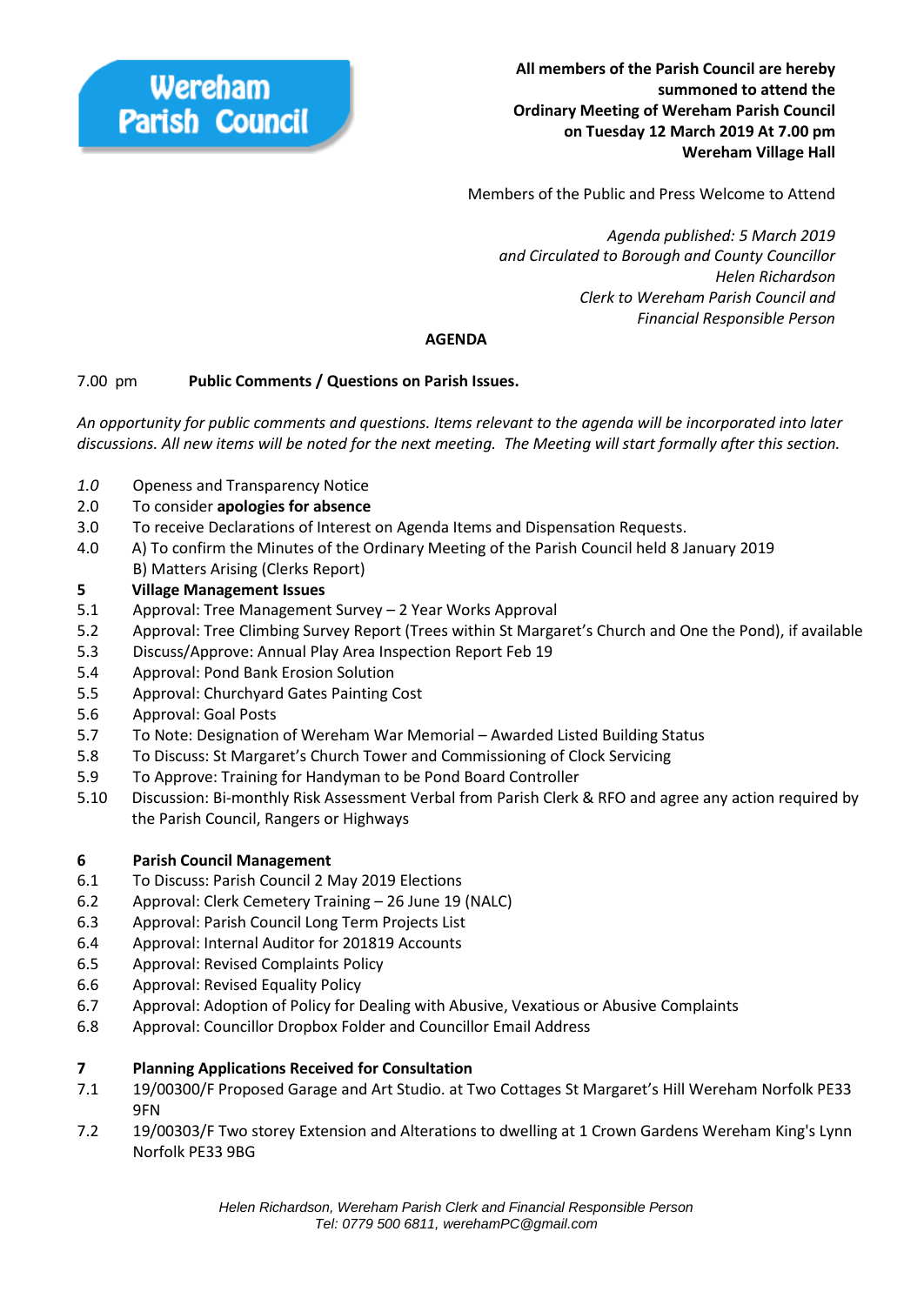7.3 19/00324/F Extension to dwelling at The Old Stables Row Springs Farm The Row Wereham, King's Lynn Norfolk

### **8 Finance**

- 8.1 Accept accounts to 1 March 2019 and agree cheques to be signed and payments approved in accordance with list to be circulated to councillors at meeting. Financial Summary and Payment Approvals
- 8.2 Approval of Use of Online Banking and Amendment to Financial Regulations
- **9 Forward Work Programme – For information only (\* over-page)**
- **10 Councillors concerns and agenda items for future meetings**
- **11 Cllr Colin Sampson BCKLWN and Cllr Martin Storey NCC Update**
- **12 Date of next meeting – Tuesday 14 May 2019 – Annual Parish Meeting and Annual Meeting of the Parish Council.**

### **13 EXCLUSION OF PRESS AND PUBLIC**

The Council to pass a resolution excluding the press and public from the meeting in accordance with Section 1(2) of the Public Bodies (Admission to Meetings) Act 1960 by reason of the confidential nature of the business to be transacted. To discuss any urgent HR issues, Contracts or Legal Proceedings. To Discuss Parish Council Owned Land and HR Item.